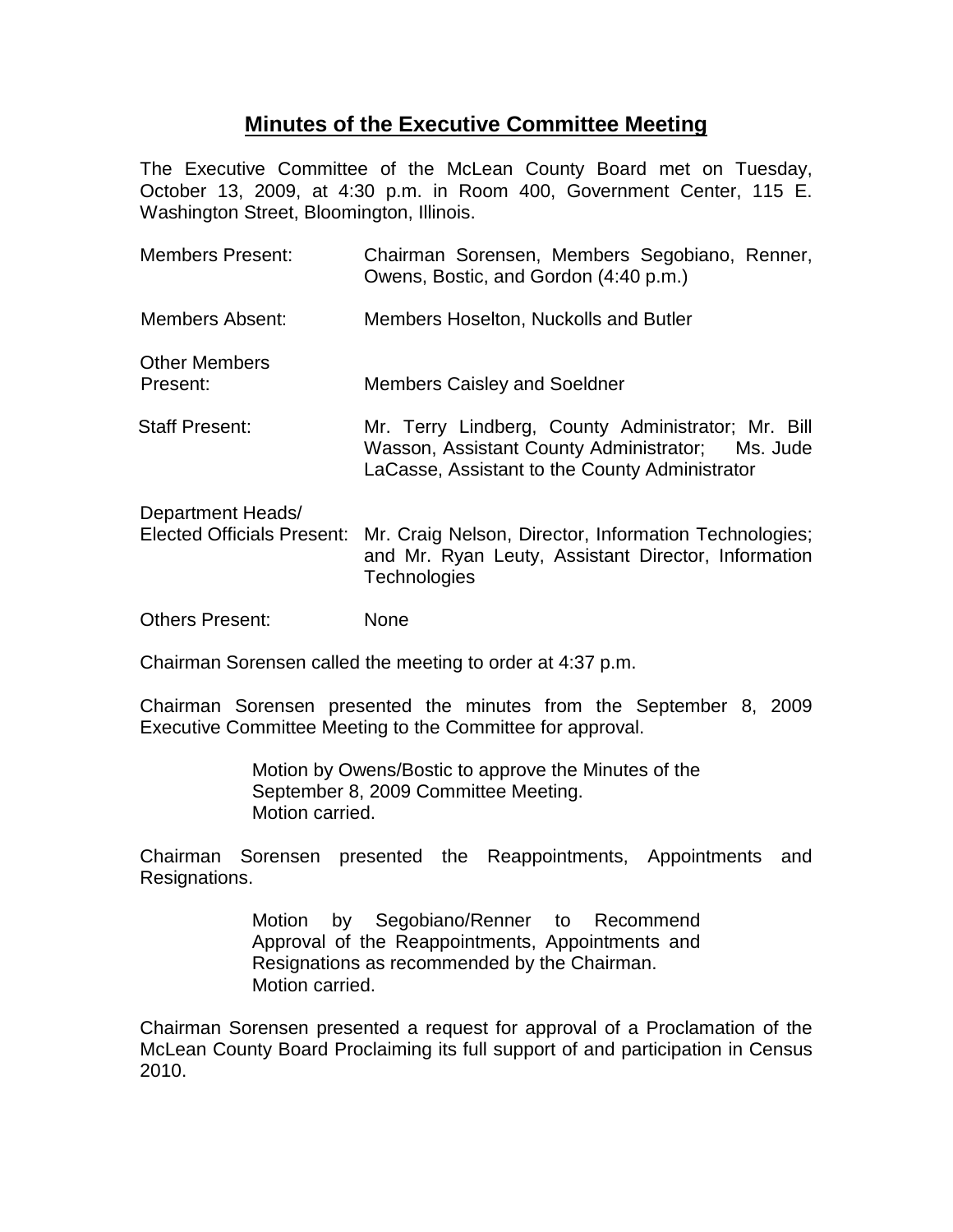Minutes of the Executive Committee August 11, 2009 Page Two

> Motion by Renner/Owens to Recommend Approval of a Proclamation of the McLean County Board Proclaiming its full Support of and Participation in Census 2010. Motion carried.

Chairman Sorensen presented a request for approval of two Contracts (Service Order Agreements) for Internet Service with Comcast.

Mr. Craig Nelson, Director, Information Technologies explained that this will help provide Information Technologies with redundancy for its internet connection and provide additional capacity.

> Motion by Segobiano/Renner to Recommend Approval of Two Contracts (Service Order Agreements) for Internet Service with Comcast. Motion carried.

Chairman Sorensen announced that Mr. John Zeunik was appointed to the Public Building Commission by the Bloomington-Normal Airport Authority to replace Mr. Ernest Hoffman who retired.

Mr. George Gordon, Chairman, Land Use and Development Committee, advised that the Land Use and Development Committee brings no items for action to the Executive Committee.

Chairman Sorensen asked if there were any questions or comments. Hearing none, he thanked Mr. Gordon.

Ms. Diane Bostic, Chairman, Property Committee, advised that the Property Committee brings no items for action to the Executive Committee. She noted that there are several yearly leases going to the County Board for approval on the Consent Agenda.

Chairman Sorensen asked if there were any questions or comments. Hearing none, he thanked Ms. Bostic.

Mr. Stan Hoselton, Chairman, Transportation Committee, was unable to attend the meeting. Chairman Sorensen advised that the Transportation Committee brings no items for action to the Executive Committee.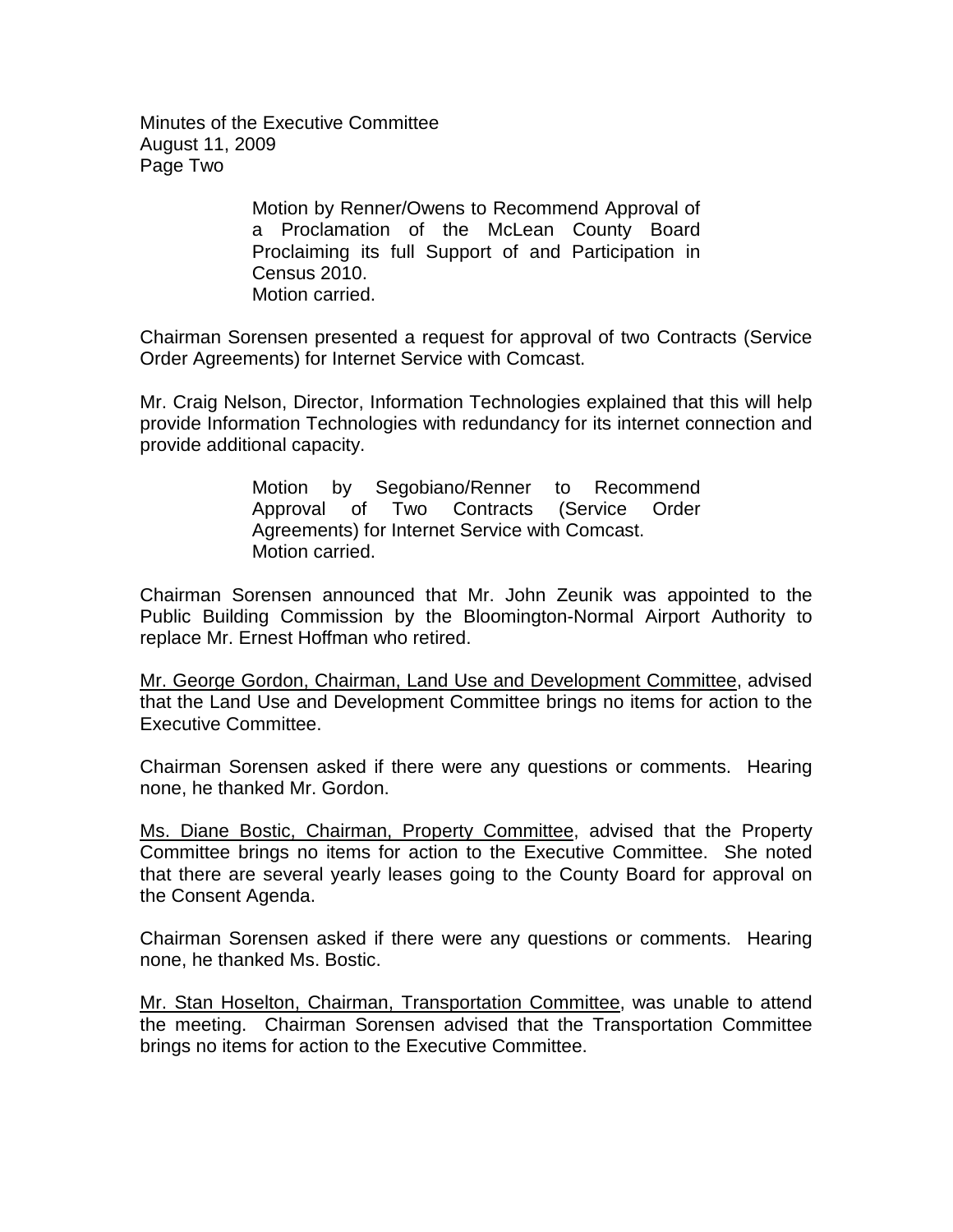Minutes of the Executive Committee August 11, 2009 Page Three

Mr. Ben Owens, Chairman, Finance Committee, presented two requests that can be acted upon together. The first is a request for approval of an Ordinance of the McLean County Board Amending the 2009 Combined Appropriation and Budget Ordinance for Fund 0107 in the Health Department. The second is a request for approval of a Resolution amending the Fiscal Year 2009 McLean County Fulltime Equivalent Position Resolution associated with an Ordinance to Amend the Fiscal year 2009 McLean County Combined Appropriation and Budget Ordinance for Fund 0107 in the Health Department.

Mr. Owens indicated that these items are associated with distribution of the H1N1 flu vaccinations.

> Motion by Owens/Renner to recommend approval of an Ordinance of the McLean County Board Amending the 2009 Combined Appropriation and Budget Ordinance for Fund 0107 in the Health Department; and to recommend approval of a Resolution Amending the Fiscal Year 2009 McLean County Full-Time Equivalent Position Resolution Associated with an Ordinance to Amend the Fiscal Year 2009 McLean County Combined Appropriation and Budget Ordinance for Fund 0107 in the Health Department. Motion carried.

Mr. Owens presented a request for approval of an Ordinance designating McLean County a Recovery Zone for purposes of issuing bonds for qualified projects.

> Motion by Owens/Bostic to Recommend Approval of an Ordinance Designating McLean County a Recovery Zone for Purposes of Issuing Bonds for Qualified Projects. Motion carried.

Mr. Owens advised that the Finance Committee has completed its budgets for FY'2010.

Chairman Sorensen asked if there were any questions or comments. Hearing none, he thanked Mr. Owens.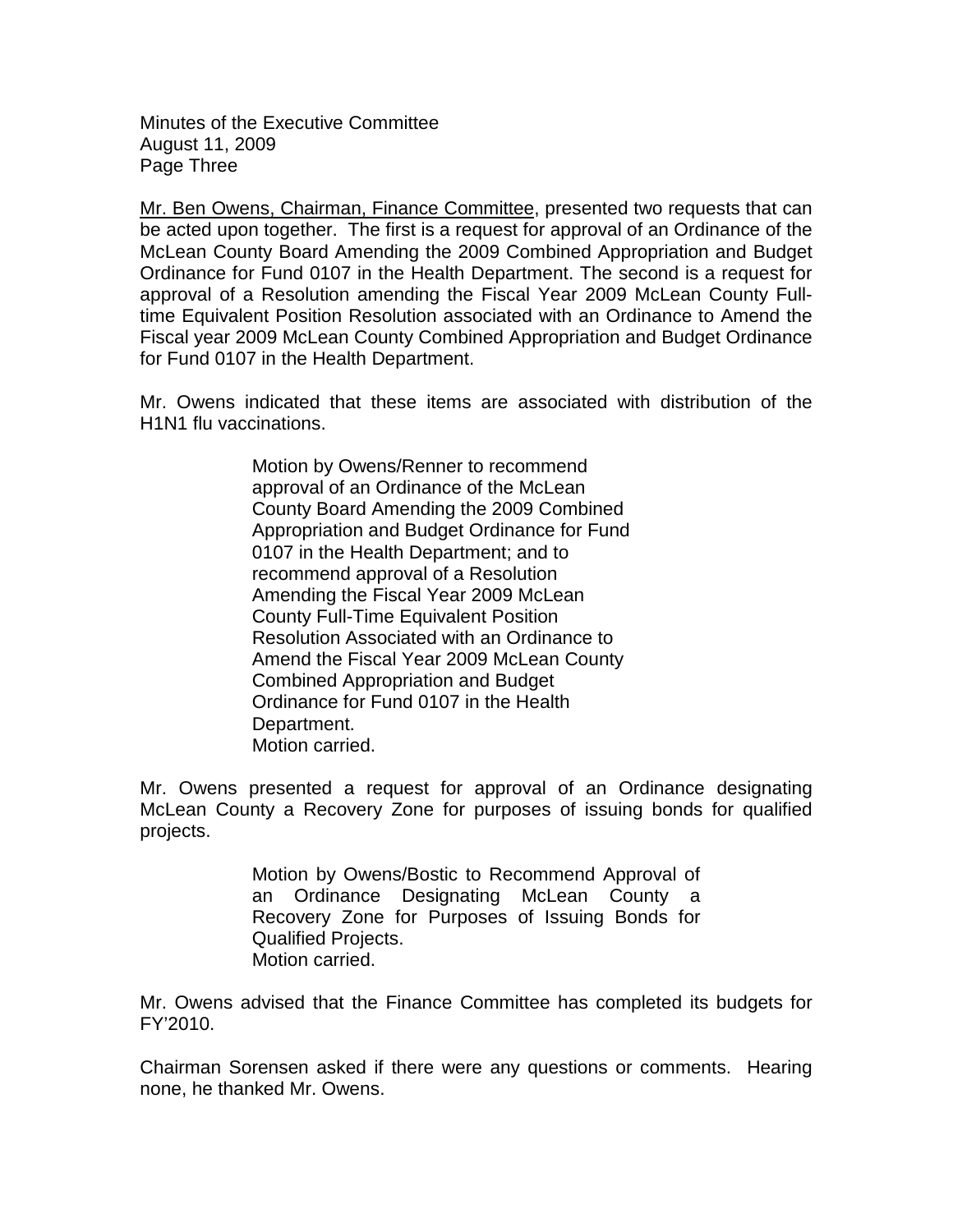Minutes of the Executive Committee August 11, 2009 Page Four

Mr. Tari Renner, Chairman, Justice Committee, presented a request for approval of the 2010 Holiday Mobilization Plus Grant Renewal for the Sheriff's Department.

> Motion by Renner/Owens to Recommend Approval of the 2010 Holiday Mobilization Plus Grant Renewal for the Sheriff's Department. Motion carried.

Mr. Renner presented three requests for approval to renew a Domestic Violence Multi-Disciplinary Team Response Grant from the Illinois Criminal Justice Information Authority for the Sheriff's Department, the Court Services Department and the State's Attorney's Office.

> Motion by Renner/Gordon to Recommend Approval of a Domestic Violence Multi-Disciplinary Team Grant Extension from the Illinois Criminal Justice Information Authority for the Sheriff's Department, Court Services Department and the State's Attorney's Office. Motion carried.

Chairman Sorensen asked if there were any questions or comments. Hearing none, he thanked Mr. Renner.

Mr. Terry Lindberg, County Administrator, advised that, at the October meeting, departmental budgets under the oversight of the Executive Committee are reviewed, namely Information Technologies and the County Administrator. In November, when the other Committees bring their recommended budgets to the Executive Committee for approval, the County Board's budget will be reviewed. This includes the Property Tax Levy and the other large intergovernmental revenues.

Mr. Lindberg introduced the review of the Fiscal Year 2010 Recommended Budget for the departments that are under the oversight of the Executive Committee. He noted that Mr. Craig Nelson, Director, Information Technologies, was available to answer any questions and make comments.

**Information Services Department 0001-0043** can be found on pages 152-156 of the FY'2010 Recommended Budget and pages 74-75 of the Summary in the Executive Committee Packet. Mr. Lindberg reported that there is very little change in Revenue and the overall Operating Budget in FY'2010 is down 4.41% over the FY'2009 Adopted Budget.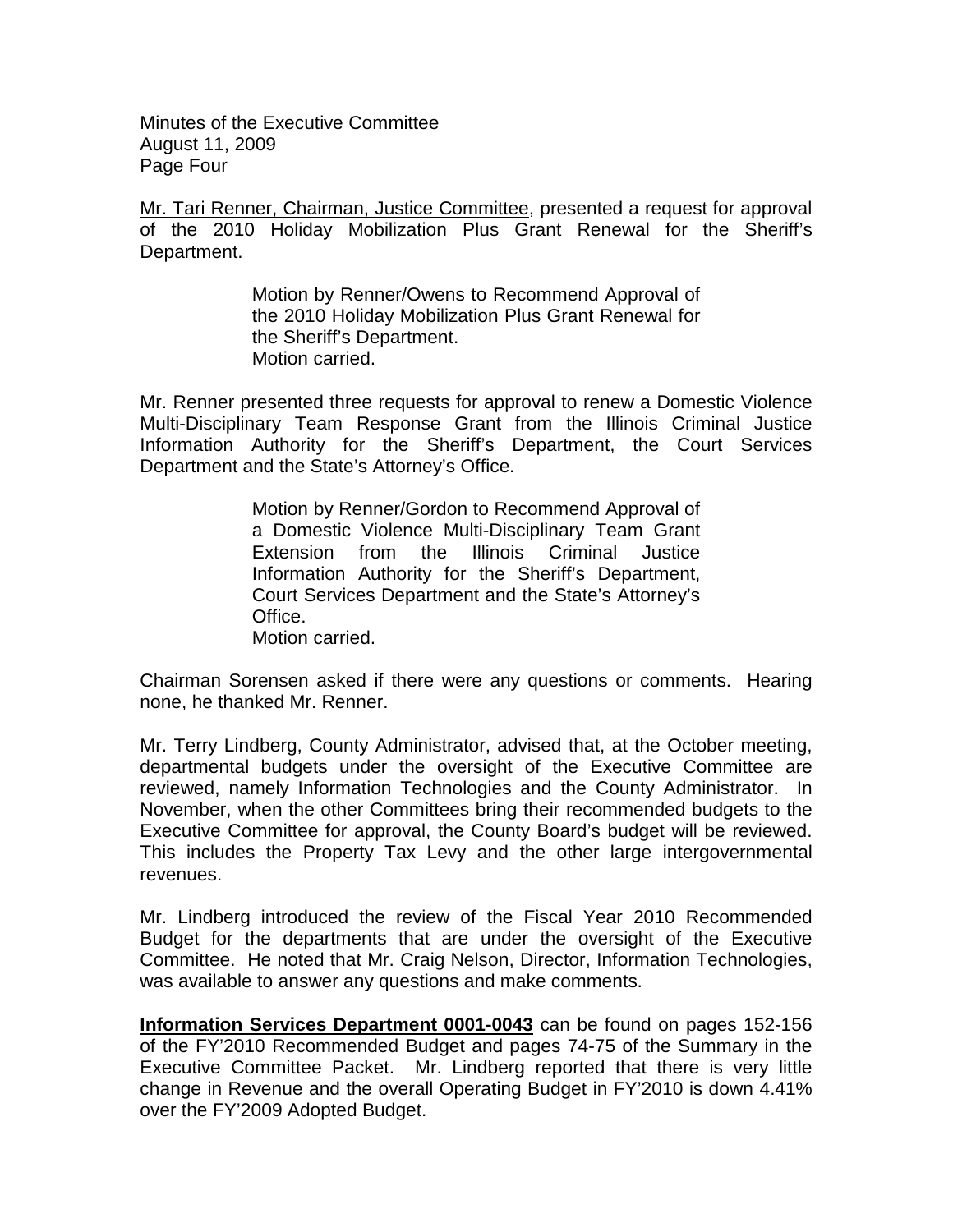Minutes of the Executive Committee August 11, 2009 Page Five

Mr. Lindberg advised that there are programs and projects that would have been beneficial that were not considered due to the budget constraints. He noted that the one major project that was budgeted is to upgrade the County's financial accounting software that has not been updated since 1989.

Highlights of the Recommended Budget:

## REVENUE

410.0086 Reimbursement/Computer Services: This revenue line item account has been budgeted at \$13,000 in the FY'2010 Recommended Budget, an increase from \$4,000 in the FY'2009 Adopted Budget. The revenue received in this line item is primarily from services that are provided to the Health Department on a "fee for service" basis. In addition, if Information Services produces or generates a report in response to a Freedom of Information request, then Information Services is permitted to charge a fee for producing or generating the report.

450.0011 Transfer from Other Funds: This revenue line item account has decreased from \$96,922 in the FY'2009 Adopted Budget to \$93,817 in the FY'2010 Recommended Budget. The revenue generated by Information Services is transferred from the following Special Revenue Funds outside of the General Fund:

| From the Circuit Clerk's Court Automation Fund 0140: |        | \$73,817 |
|------------------------------------------------------|--------|----------|
| (For E*Justice Support)                              |        |          |
| From the County Collector's Automation Fund 0168 -   |        | \$20,000 |
| (For New World Financial and DevNet                  |        |          |
| <b>Property Tax Support)</b>                         |        |          |
|                                                      | Total: | \$93,817 |

#### EXPENDITURES

#### Personnel:

There is No Change in the FTE Staffing Level in the FY'2010 Recommended Budget. One FTE Salary Grade 9 Network Support Specialist position was added and one FTE Grade 11 Programmer position was eliminated.

#### Materials and Supplies:

620.0002 Computer Hardware: This line item account has decreased from \$19,500 in the FY'2009 Adopted Budget to \$11,000 in the FY'2010 Recommended Budget. This decrease is based on a review of last year's actual expenditures and the yearto-date expenditures as of the date the Recommended Budget was prepared.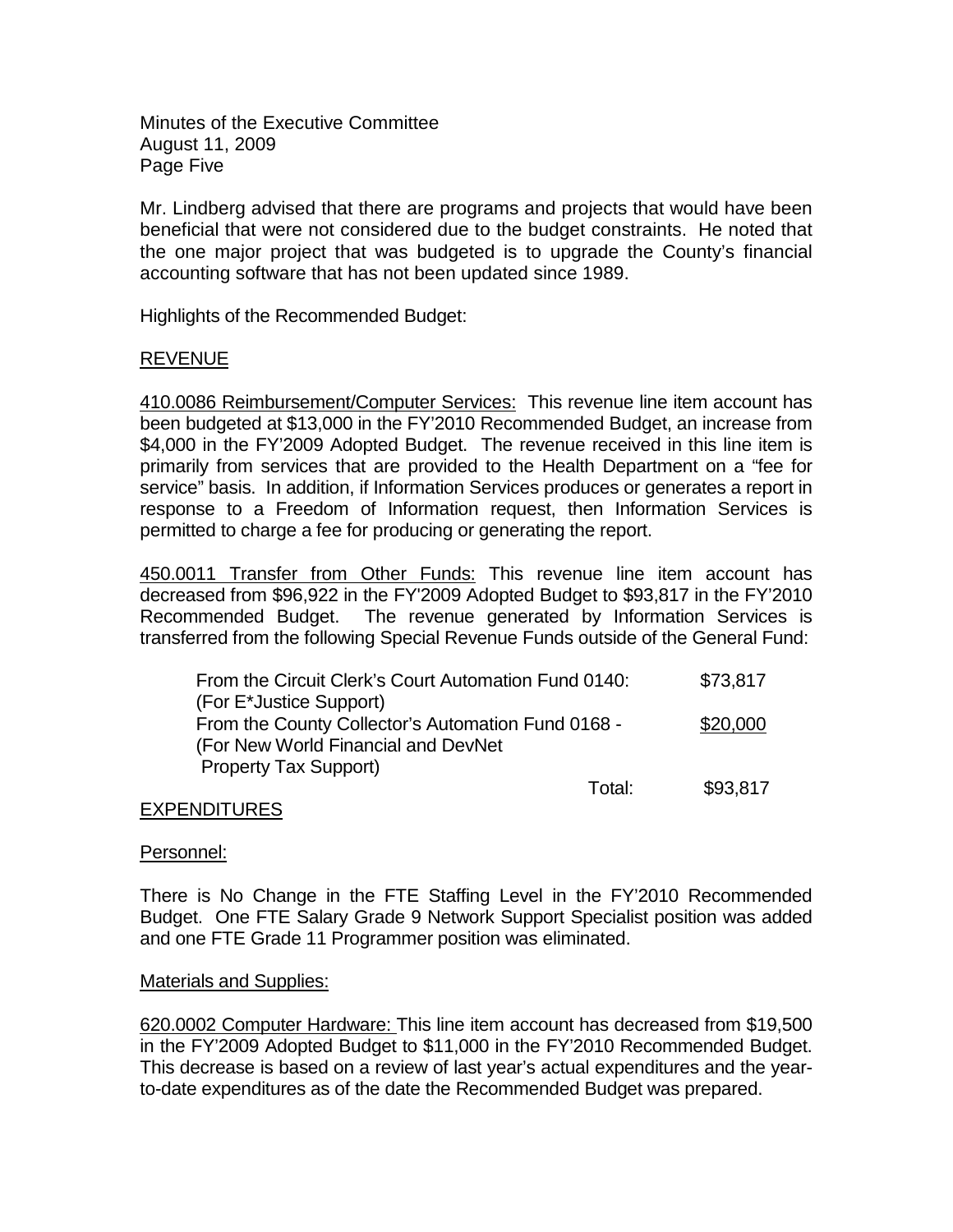Minutes of the Executive Committee August 11, 2009 Page Six

#### Contractual Services:

All of the Contractual line item accounts have been budgeted at the same level or less as in the FY'2008 Adopted Budget with the following exceptions:

706.0001 Contract Services: This line item account has increased from \$139,000 in the FY'2009 Adopted Budget to \$275,000 in the FY'2010 Recommended Budget. This line item account includes the following expenditures: \$162,000 for Conversion of the AS400 based New World Financial System to a PC based system, \$77,000 annual expense for DevNet Property Tax software, and \$39,000 for cabling, GIS support, core switch support and network outage restoration support.

750.0004 Software License Agreements: This line item account has decreased from \$227,600 in the FY'2009 Adopted Budget to \$200,000 in the FY'2010 Recommended Budget. This line item account includes the following software license agreements: Antivirus Software; ScriptLogic; ORACLE software; Microsoft Office 2007; Intrusion Prevention for E-Mail filtering; Automated Citation Software; TrackIt Asset Inventory software; Mobile VPN solution; AS400 software; Building and Zoning software upgrade; Coroner's Office software; ESRI /GIS software license and Blackberry software. There would be no licensing costs for New World during the transition from a mainframe to a Windows environment.

#### Capital Outlay:

833.0002 Purchase Computer Equipment: This line item account includes \$60,000 for PC replacement, \$6,000 for a GIS plotter and \$35,600 for servers, racks and other hardware for the New World conversion and for improvements to the Uninterrupted Power Supply (UPS) system.

Chairman Sorensen asked if there were any questions or comments for Mr. Lindberg or Mr. Nelson. Hearing none, he asked for a motion to accept.

> Motion by Segobiano/Renner to recommend tentative approval of the Information Services Department – (0001-0043) FY'2010 Recommended Budget as submitted. Motion carried.

**County Administrator's Office 0001-0002** can be found on pages 8-9 of the FY'2010 Recommended Budget and pages 76-77 of the Summary. Mr. Lindberg reported that the total expenses are \$499,831, which represents a 10.63% decrease from FY'2009. He noted that this decrease is partially driven by the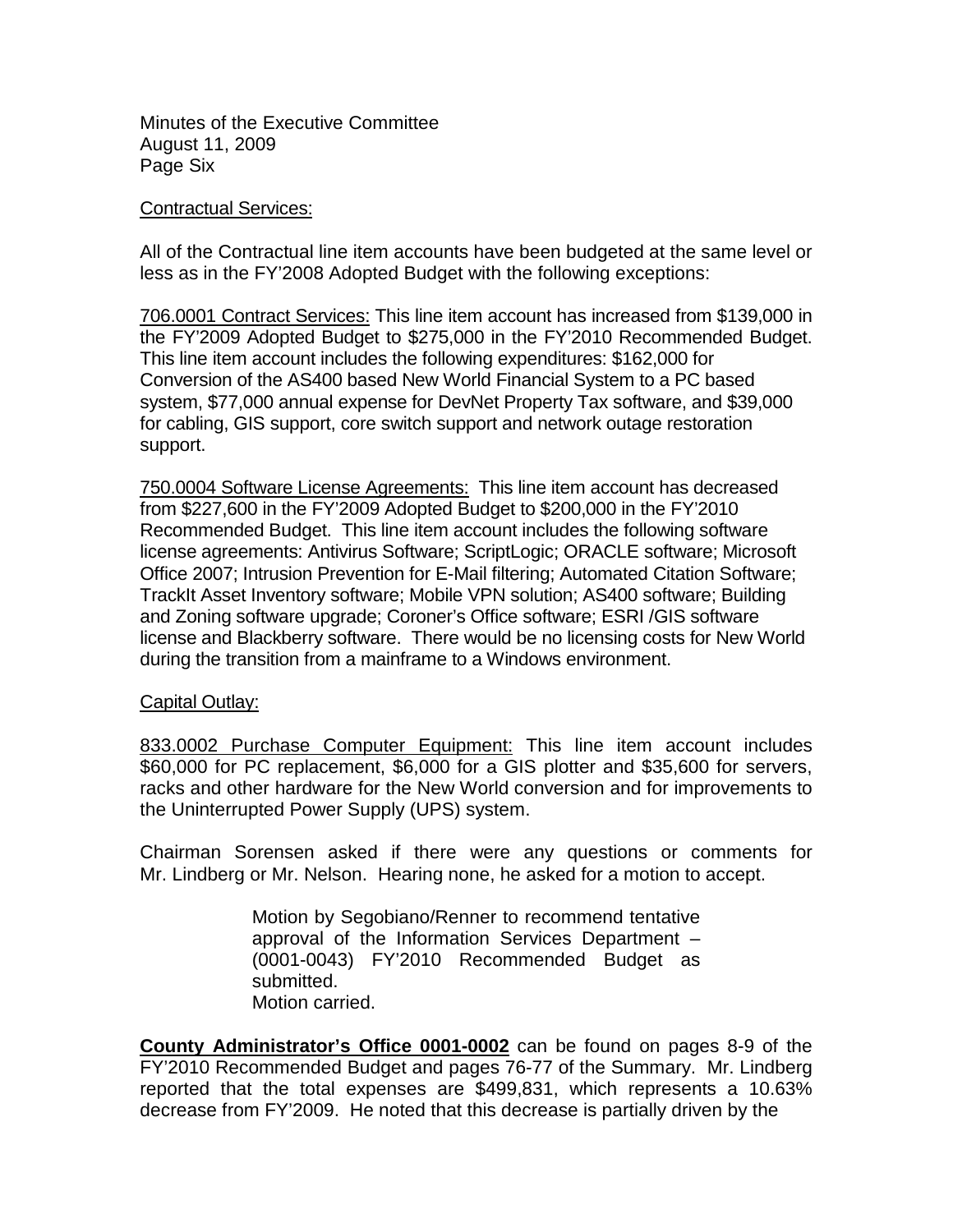Minutes of the Executive Committee August 11, 2009 Page Seven

fact that the position of Director of Administrative Services is vacant. Mr. Lindberg advised that this position will be filled April 1, 2010.

Highlights of the Recommended Budget:

## EXPENDITURES:

#### Personnel:

There is a 0.25 decrease in the FTE Staffing level in the FY'2010 Recommended Budget.

The position of Director of Administrative Services is budgeted to be filled beginning April 1, 2010.

#### Fringe Benefits:

599.0002 Employee Medical/Life Insurance: In the FY'2010 Recommended Budget, the employer's charge for health insurance has increased to \$4,000 per eligible FTE. In the FY'2009 Adopted Budget, the employer's charge for health insurance was budgeted at \$3,800 per FTE.

#### Materials and Supplies:

All Materials and Supplies line item accounts (600's) in the FY'2010 Recommended Budget have been budgeted at the same level or less in the FY'2009 Adopted Budget.

#### Contractual Services:

All Contractual line item accounts (700's) in the FY'2010 Recommended Budget have been budgeted at the same level or less as in the FY'2009 Adopted Budget with the following exceptions:

750.0001 Equipment Maintenance Contracts: This line item account has increased from \$1,000 in the FY'2009 Adopted Budget to \$3,000 in the FY'2010 Recommended Budget. This increase is based on a \$1.00 buyout of the 5-year lease/purchase for the copier/printer. The lease/purchase line is zeroed out and the per copy charges are added to this account.

> Motion by Segobiano/Bostic to recommend tentative approval of the County Administrator's Office (0001- 0002) FY'2010 Recommended Budget as submitted.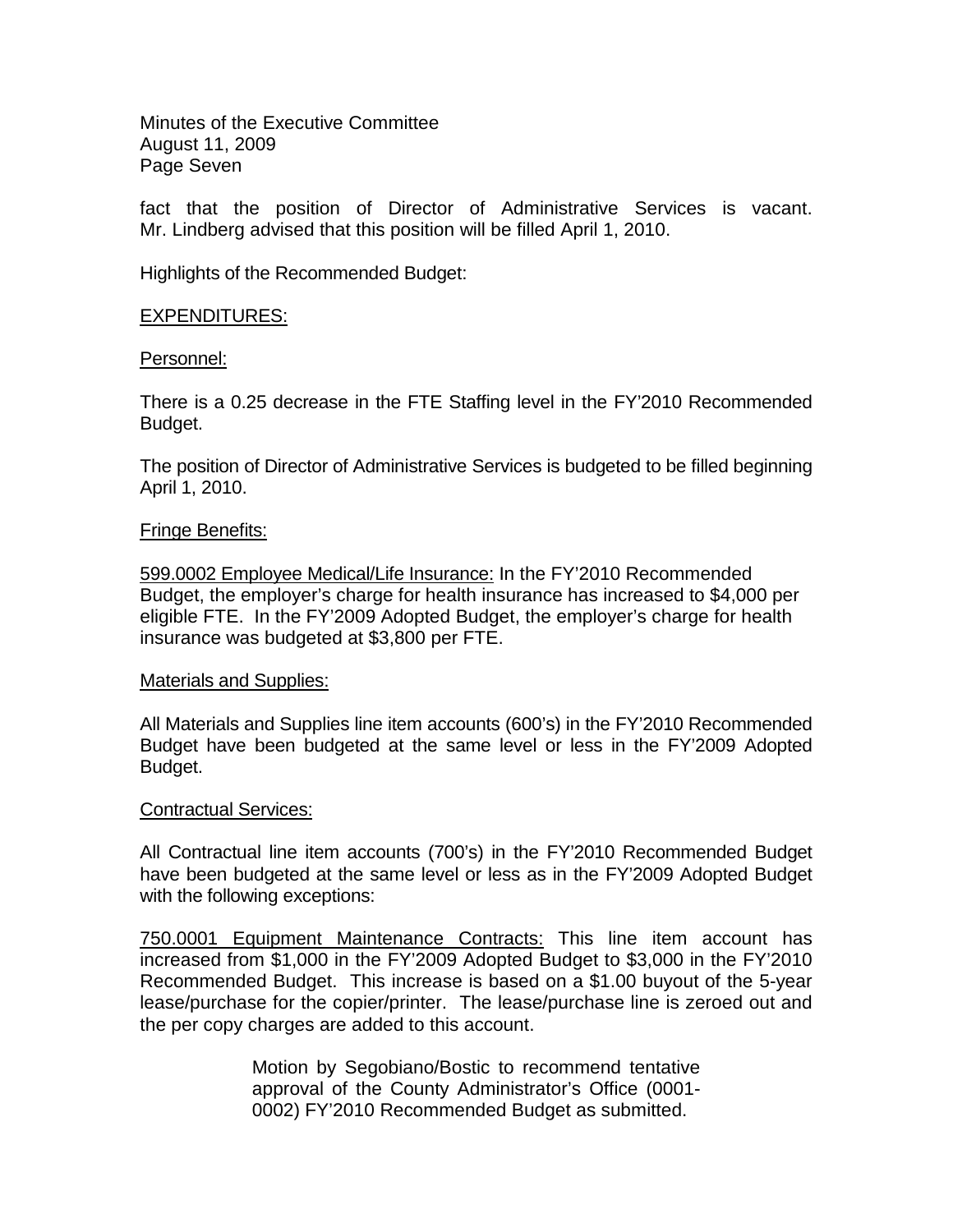Minutes of the Executive Committee August 11, 2009 Page Eight

Mr. Segobiano expressed concern that the position of Director of Administrative Services will be filled on April 1, 2010, noting that the County has been doing fine without that position, and also in light of the fact that anticipated revenues will be down. Mr. Lindberg replied that part of the reason for the delay was due to the fact that revenue is down. However, Mr. Lindberg advised that the main reason that the position was not filled right away is that, during budget season, he knew that he and Mr. Wasson would not have the appropriate time necessary to train an individual on the intricacies of Human Resource laws and procedures. He added that as the budget was reviewed, there was also some discussion as to the level at which the position should be filled.

Mr. Lindberg advised that one rationale for creating this position, besides the requisite need for a knowledgeable Human Resource individual, was to provide for a line of succession. He pointed out that with Mr. Zeunik, Mr. Wasson and himself administering the County, the County was at the peak of its strength in terms of personnel resources. Mr. Lindberg added that previously that position was not filled at a high enough level to provide the County with the Human Resource expertise necessary to provide the requisite services to its employees.

Mr. Lindberg stated that, since the position became vacant in May 2009, he and Mr. Wasson have just been getting by, working at maximum capacity. He stated that there are tasks that have been impossible to accomplish. Mr. Lindberg noted that one example is the State passed a new law requiring additional steps on the American's with Disabilities Act. He indicated that the County needs an ADA coordinator, ADA training, ADA compliance and a process established to deal with people who have ADA complaints. Mr. Lindberg pointed out that this is just one example of the responsibilities that need to be done by the Human Resource individual.

Mr. Segobiano stated that he opposes the idea that this position is a means to build for a succession for the County Administrator. He reminded the Committee that the County will do a national search for the position of County Administrator upon Mr. Lindberg's retirement. He reiterated his belief that since the County Administration has been able to get along without filling this position that perhaps it does not need to be filled.

Mr. Lindberg advised that the term "succession" may be misleading. He clarified that there has always been a position called Human Resources Assistant, which was held by Ms. Lucretia Wherry. Mr. Lindberg indicated that it became obvious that this position needed to be upgraded. When the position was upgraded to Director of Administrative Services, it was an attempt to provide the County with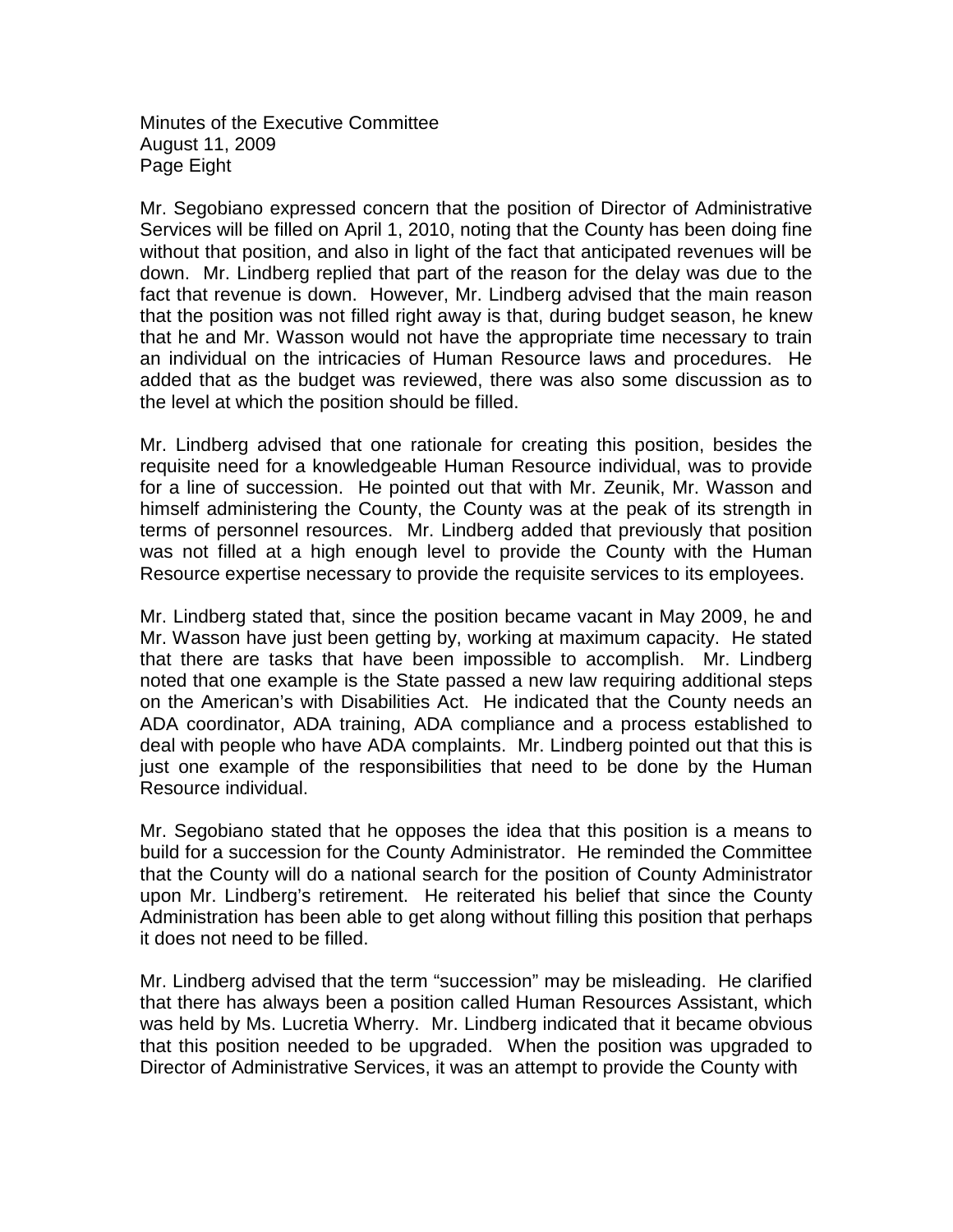Minutes of the Executive Committee August 11, 2009 Page Nine

a tier of individuals with the knowledge and stability necessary to see the County into the future. In addition, it provided an individual who would stay current with employment laws and procedures to serve the County and the County employees.

Mr. Lindberg indicated that doing without the HR position has been detrimental to the organization. There are duties that need to be done on a daily basis related to human resources, including assisting with new employee recruitment and orientation, reviewing benefit plans and continual benefit plan changes, and dealing with new and ongoing compliance issues. Mr. Lindberg advised that not having the HR position filled has been a hardship on the Administration. He indicated that it requires working late nights and weekends.

Mr. Segobiano stated that it is incumbent upon the Board to keep this County in the black. Mr. Lindberg responded that this position is funded in the FY'2010 Recommended Budget. He pointed out that there will be no across the board or merit raises next year for merit employees.

Ms. Bostic asked if it would be possible to allot some of the HR responsibilities to Department Heads. Mr. Lindberg responded that the HR area is an area of high risk management exposure. He indicated it would not be in the best interest of the County to divide HR responsibilities. Mr. Lindberg added that Department Heads will be given some additional ad-hoc committee responsibilities on various projects, but not to serve as the County's HR manager.

Mr. Segobiano warned that, at some point, it will be necessary to put into place a plan to accommodate future financial decreases in revenue. Mr. Lindberg reminded the Committee that a plan was put in place last year to match expenditures to revenue. He indicated that if it should become necessary next year, it will be accomplished again. Mr. Lindberg added that the County's financial situation should be apparent by April at which time necessary adjustments can be made, even if those changes includes structural changes.

Mr. Renner indicated that he interpreted "succession" as having in place a strong internal strength at the administrative level to serve the County.

Chairman Sorensen called for a vote on the motion.

Motion carried.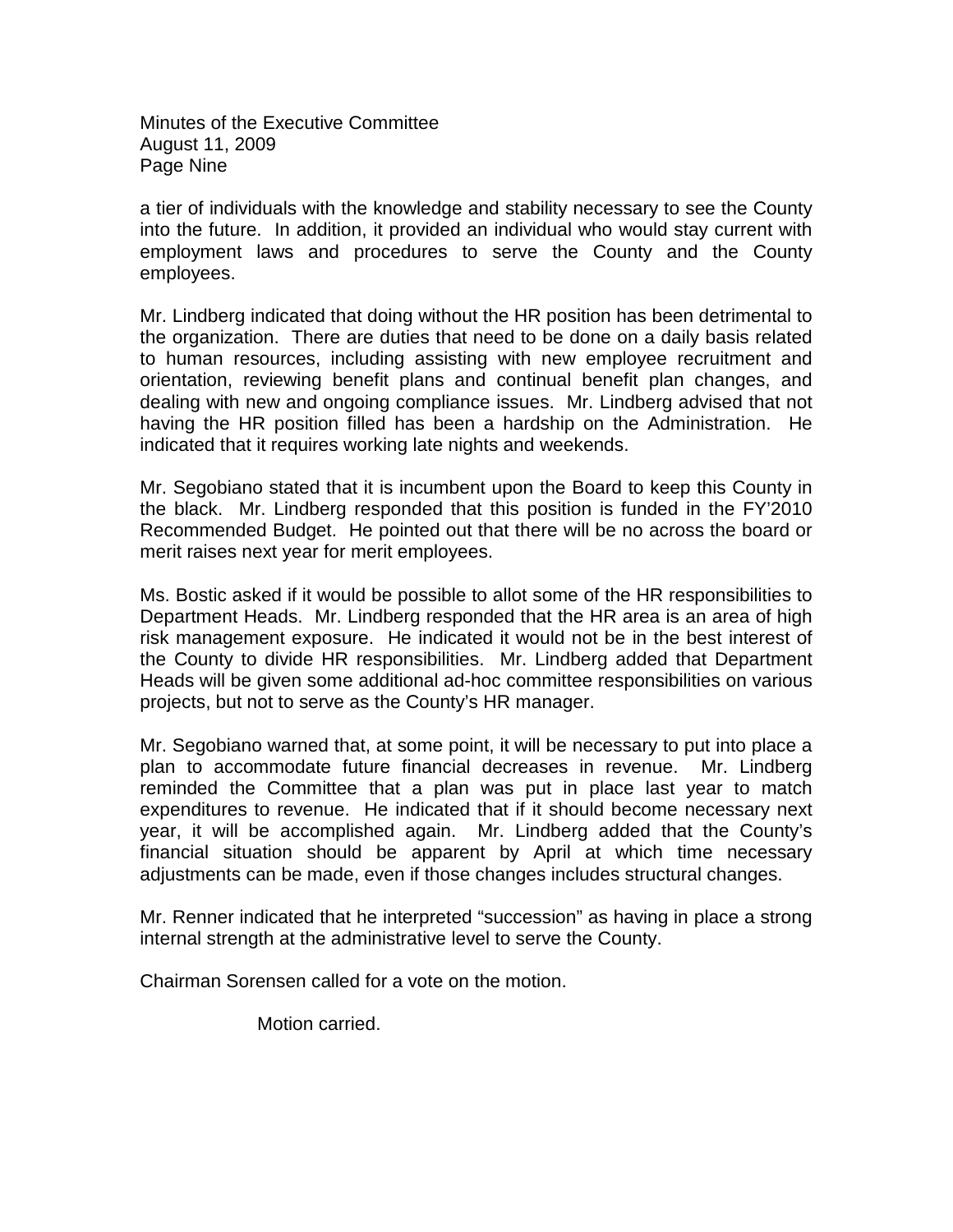Minutes of the Executive Committee August 11, 2009 Page Ten

Mr. Bill Wasson, Assistant County Administrator, indicated that a memorandum was included in the packet that discusses the recently signed Video Gaming Act. He noted that this issue was raised at last month's Finance Committee Stand-up Meeting. After a review of the act, it was determined that the Executive Committee was the appropriate committee to provide the information to and the Committee that would take any future action.

Mr. Wasson advised that Governor Pat Quinn signed the Video Gaming Act (Public Acts 096-0034, 096-0037 and 096-0038) on July 13, 2009, making video gaming terminal legal in Illinois. The Act allows for video gaming terminals to be placed in certain establishments, truck stops and fraternal/veterans clubs which hold appropriate liquor licenses throughout the state. Mr. Wasson stated that the majority of these licensees are located within municipal boundaries. Only 10 such locations exist within the unincorporated area of McLean County. The Act allows each eligible license holder to have up to a maximum of five (5) video gaming terminals at those locations.

Mr. Wasson indicated that, based upon the statements of the Illinois Gaming Board, it is anticipated that we have more than a year to review the situation. The Gaming Board estimates that a year is optimistic for them to develop regulations and a statewide network for the video machine to be connected to Springfield.

Mr. Wasson advised that the Act provides that local governments may prohibit video gaming within its jurisdiction by ordinance. For the County, any prohibition would only apply to the unincorporated areas of the County. The County would then be responsible for enforcing this prohibition under its Liquor Ordinance. Based upon information to date, DuPage County is the only county which has enacted an ordinance prohibiting video gaming in unincorporated areas. Additionally, there are several municipalities that have prohibited or are considering prohibiting video gaming within their corporate limits.

Mr. Wasson indicated that the proceeds of the Video Gaming Act include approximately 33% of the State's major capital program. He added that, based upon estimates provided by the Illinois Municipal League, it is anticipated that local revenue for any of these units would be approximately \$2,000 per year with reference with tax that is shared with local government by the state as well as a nominal fee that can be charged by the local government units.

Ms. Bostic asked if the nominal fee would be part of the licensing for the liquor establishments. Mr. Wasson replied that there would be an additional fee specifically for a gaming unit, and each terminal has a \$25 fee per gaming unit that the local government can charge those establishments.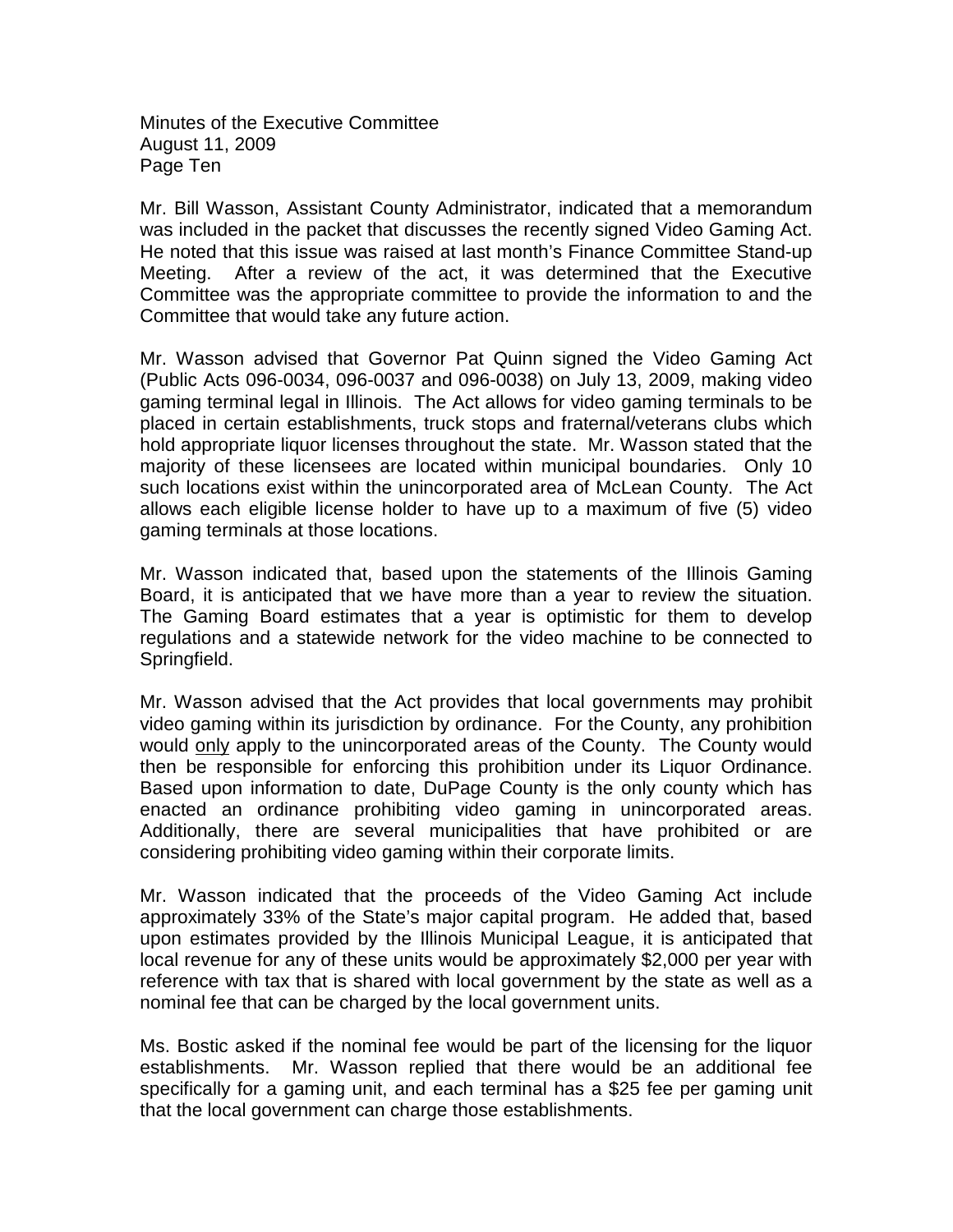Minutes of the Executive Committee August 11, 2009 Page Eleven

Mr. Owens asked how many establishments in the unincorporated areas this would affect. Mr. Wasson responded that the County has 12 current license holders, but only ten of those meet all of the requirements. Each one of those ten establishments would be able to install up to five terminals for video gaming.

Mr. Gordon indicated that if all ten facilities installed five terminals, the revenue generated to the County would be approximately \$115,000.

Ms. Bostic asked who would police these video gaming terminals. Mr. Wasson replied that, under the Act, the Gaming Board is responsible for enforcement of the Act. He indicated that, as the County enforces its liquor code on County liquor license holders, it is anticipated that there would be some enforcement requirements on the liquor license holders if they install the terminals, as well as the current liquor license enforcement that the Sheriff's Department uses in its 12 sites. If the County enacted a ban, enforcement would be a local responsibility.

Mr. Owens asked if the City of Bloomington and Town of Normal have video gambling. Mr. Lindberg replied that they would fall under this same statute. He noted that the only difference between Bloomington, Normal and the County is that, as home rule entities, Bloomington and Normal have the authority, if they so choose, to increase that licensing fee per machine. Mr. Lindberg added that he has no information on any intent one way or the other on the City of Bloomington, but he believes that Normal's position is that they do not intend to take any action to increase their fees nor do they plan to take any action to ban the machines. Mr. Wasson noted that any units that currently exist in the unincorporated area or the municipalities are for amusement purposes only.

Mr. Caisley indicated that he is the one who asked the Finance Committee to request Ms. Hannah Eisner, First Civil Assistant State's Attorney, to prepare an Ordinance to prohibit video gaming in the County. He noted that, according to a *Chicago* Tribune editorial, as of last week, 221 municipalities have adopted an ordinance banning video gaming. Mr. Caisley stated that, in addition to the 221 municipalities, DuPage County adopted an ordinance prohibiting video gambling. He indicated that, last week, the Cook County Board voted 9-5 to ban video gambling in unincorporated areas of Cook County.

Mr. Caisley stated that if the County were to ban video gambling, the County would lose 16 and 2/3rd percent of the tax revenue generated by the video gambling in the unincorporated areas of this County. He noted that it would not harm the County's chances of getting its fair share of the infrastructure funds that come with the remaining 5/6th of the gambling revenues that would go to the State of Illinois. Chairman Sorensen asked Mr. Caisley how he knows that the County would get its fair share of the funds should it ban video gaming. Mr. Caisley responded that currently there is no provision in the Act for penalizing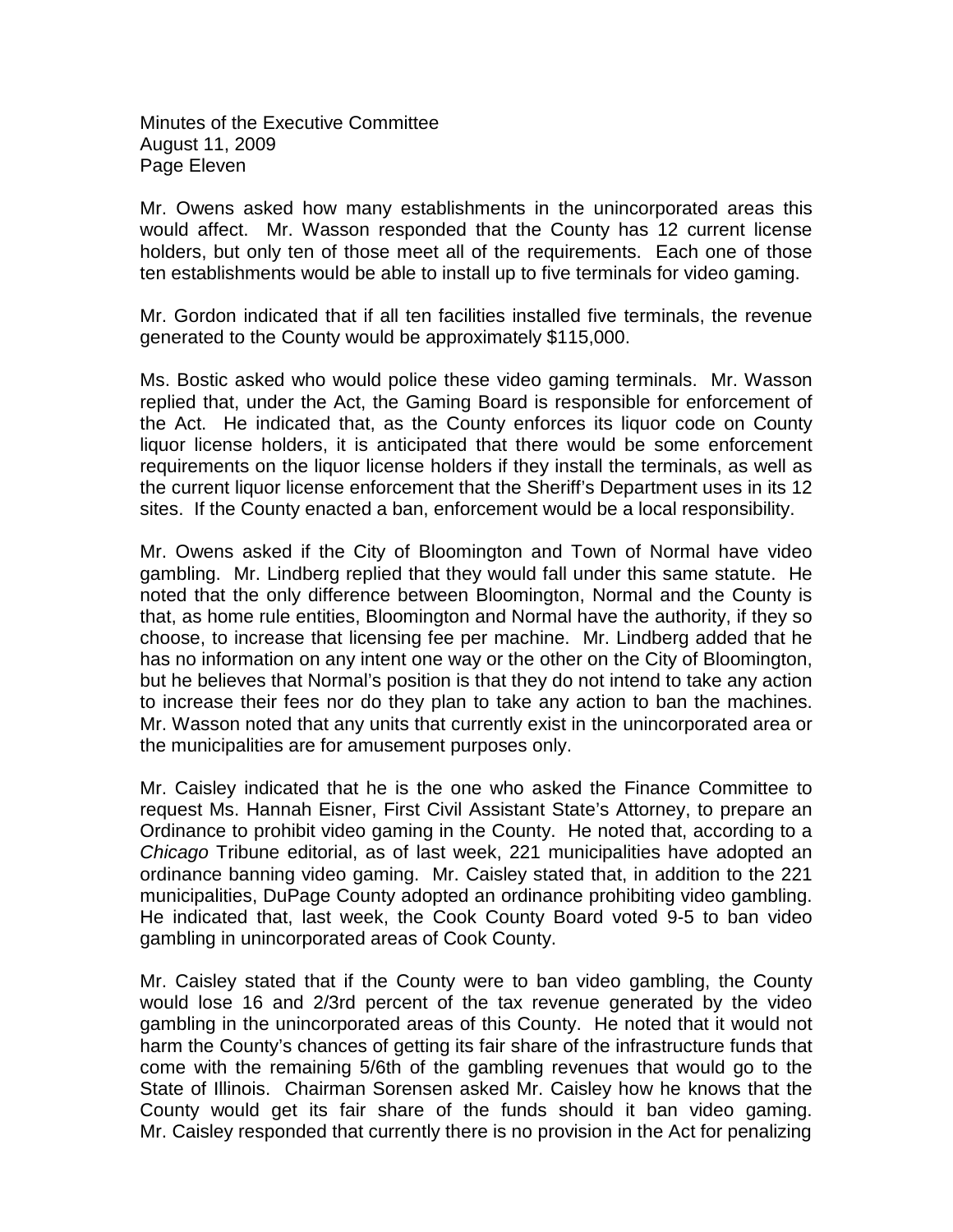Minutes of the Executive Committee August 11, 2009 Page Twelve

areas that opt to ban video gaming other than the  $1/6<sup>th</sup>$  of the revenues that would go to the local governmental entity. He added that should the County approve video gaming, the chances are the small amount of revenue the County receives would be spent on additional law enforcement responsibilities in connection with the video gaming.

Mr. Caisley stated that this type of gambling would be putting families in McLean County in jeopardy of significant financial losses. He recommended that the County enact an ordinance prohibiting video gaming.

Chairman Sorensen reminded the Committee that we are at least a year away from any of these machines going in anywhere because the Gaming Commission does not have the procedures and mechanisms in place yet. Also, he noted that we do not know whether or not there will be a negative impact on capital spending as a result of this.

Chairman Sorensen advised that it is not necessary to make a decision one way or another on whether the County should or should not allow video gaming in the next few months or even to the end of this year, as there are likely 12 or more months available to consider this issue.

Chairman Sorensen presented the August 31, 2009 bills as recommended and transmitted by the County Auditor for payment. The Fund Total is \$284,195.62 and the Prepaid Total is the same.

> Motion by Owens/Gordon to recommend approval of the Executive Committee bills for September 30, 2009 as presented to the Committee by the County Auditor. Motion carried.